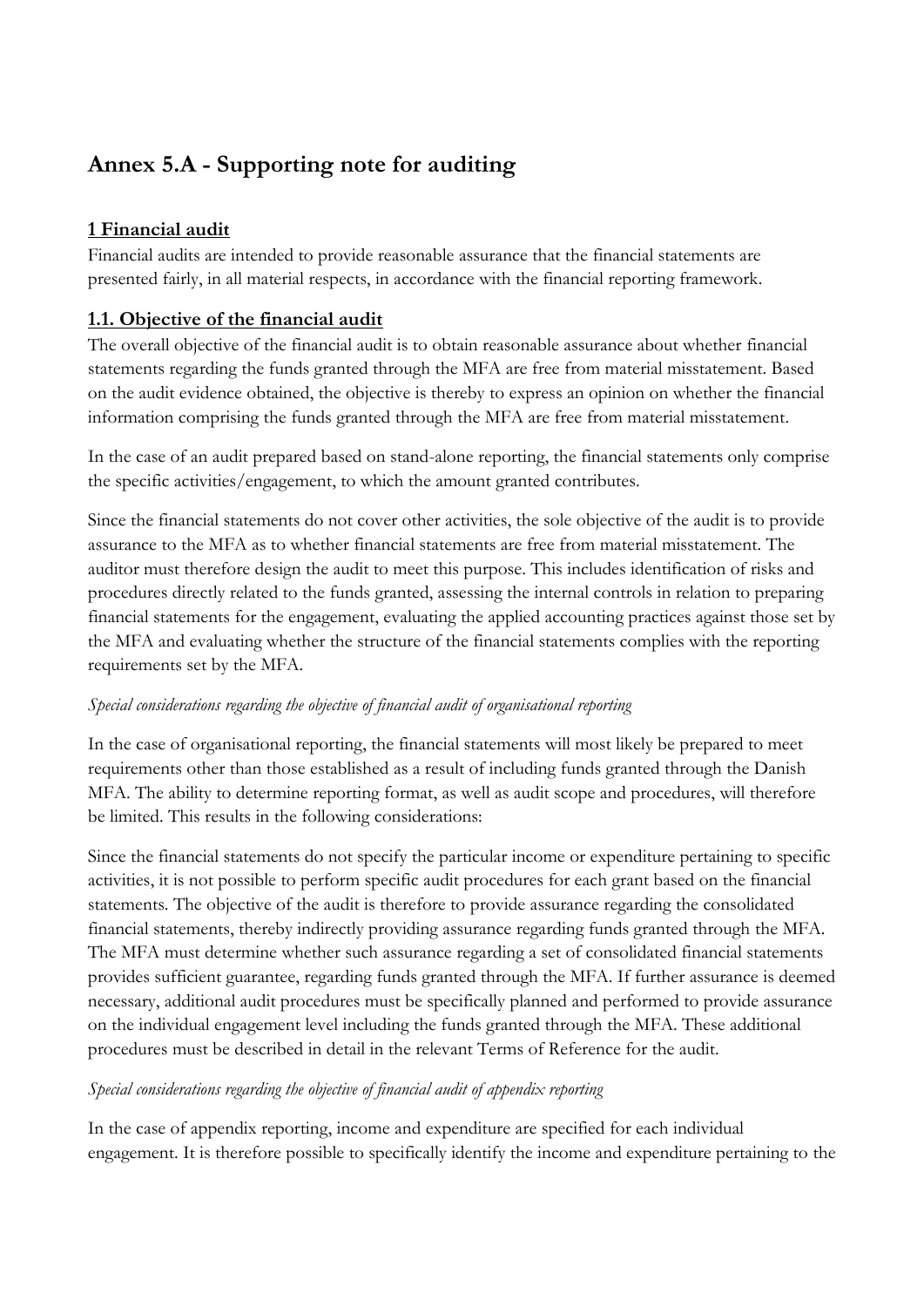MFA. The objective of the audit is therefore to provide assurance regarding the consolidated financial statements, including appendices or notes containing individual grants, thereby providing assurance regarding activities funded through the MFA.

The proportional share of income and costs pertaining to the MFA, compared to the total income and costs, will vary. In some instances, the MFA portion will be highly significant compared to the total amount of income and costs, and in other instances the MFA share will be insignificant. The MFA must take this into consideration when determining whether assurance provided from the audit of the consolidated financial statement, including appendices or notes, is sufficient.

If further assurance is deemed necessary, this must be reflected in the Terms of Reference for the audit, as described in the next section below (7.1.2.).

# **1.2. Scope of the financial audit**

The financial audit must be carried out in accordance with International Standards on Auditing (ISAs).

As part of an audit conducted in accordance with the ISAs, and in order to meet the requirements applicable to audits of funds granted through the MFA, as regulated by the office of the Danish Auditor General, the work is expected to cover:

- The auditor must identify and assess risks of material misstatement of the financial statements, whether due to fraud or error. Based on the risks identified, the auditor must design and perform relevant audit procedures to obtain sufficient and appropriate audit evidence to serve as the basis for the auditor's opinion.
- The auditor must obtain an understanding of the internal controls relevant to the audit, in order to design appropriate audit procedures. The purpose is not to express an opinion on the effectiveness of the internal controls. In relation to activities funded through the MFA, these controls pertain in particular to costs, including costs related to projects, recognised in the financial statements.
- The auditor must evaluate the appropriateness of the accounting policies used in the financial statements, including the reasonableness of estimates and related disclosures. In relation to funds granted through the MFA, this is particularly relevant for accounting policies regarding project costs.
- The auditor must conclude on the appropriateness of Management's use of the going concern basis of accounting in preparing the financial statements. Based on the audit evidence obtained, the auditor must also conclude on whether a material uncertainty exists, which may cast significant doubt on the partner's ability to continue as a going concern.
- The auditor must evaluate the overall presentation, structure and content in the financial statements.

The audit should be performed on an annual basis, however, , under special circumstances, it may be extended by a couple of months with the explicit consent of the MFA.

*Special considerations regarding the scope of financial audits of organisational and appendix reporting*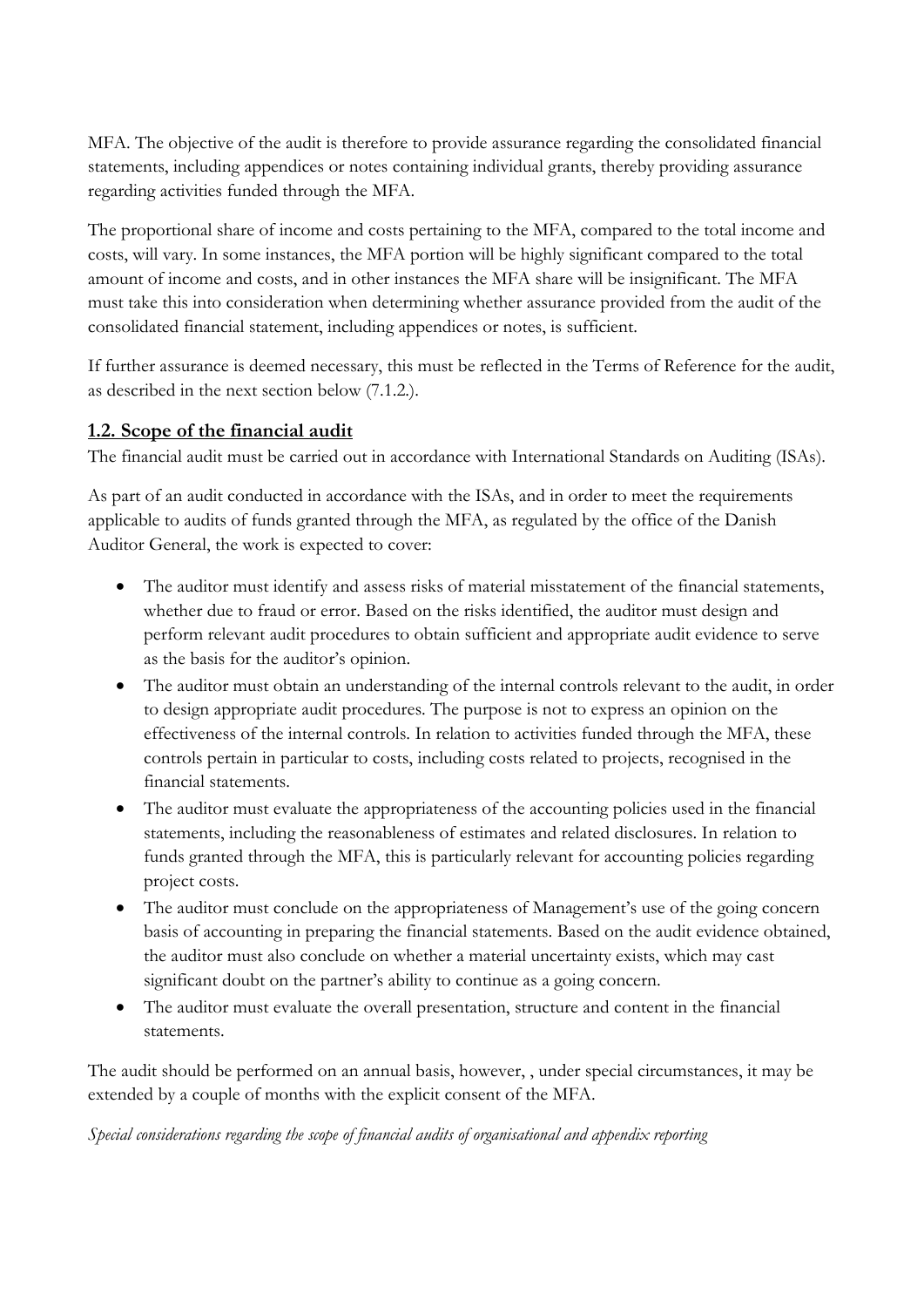As described, frameworks of auditing other than the ISAs may be applied in the case of organisational and appendix reporting. This can result in discrepancies in methodology and therefore discrepancies in planned and performed procedures. In these cases, the responsible case officer must ensure that the scope of the audit performed is equivalent to that of an audit performed according to the ISAs. Any discrepancies in methodology should be identified by the performing auditor. Subsequently, it must be determined whether further specific audit procedures are necessary to meet the requirements of an audit performed according to ISAs. This assessment must be based on a number of criteria, including but not limited to:

- The amount in question
- The capacity and competence of the organisation preparing the financial statements, including:
	- o Accounting systems applied
	- o Capacity in the finance section
	- o Processes and implemented controls regarding costs
	- o Processes and implemented controls regarding preparation of financial statements
- The scope of the audit performed
- Cost incurred as a result of further procedures
- Prior experience with the partner in question

The scope of further procedures may range from an actual audit being performed for the specific engagement to specific agreed upon procedures agreed with the partner. In all cases, discrepancies and further procedures, if necessary, must be described thoroughly in the Terms of Reference for the audit.

Since the objective of the audit is to provide assurance regarding the consolidated financial statements and not individual activities or engagements, the scope of the audit will be based on this. As a result, it is not likely that risks relating to specific activities will be identified and addressed. The responsible case officer must therefore evaluate the need for audit procedures on the individual engagement level.

The appropriateness of the applied accounting policies will similarly be assessed in relation to the reporting purpose of the consolidated financial statements for the organisation as a whole and not for the purpose of reporting on engagements funded by the MFA. The MFA must therefore assess whether the described principles for accounting in chapter 5 of these guidelines have been complied with.

# **2. Performance and compliance audit**

This chapter brings together both performance and compliance audit, even though it refers to two individual types of audit.

Performance audits examine the economy, efficiency and effectiveness of the audited activities. Compliance audits examine whether the activities are compliant with applicable rules, policies, and regulations.

# **2.1. Objective of performance and compliance audits**

The overall objective of a compliance audit is to obtain reasonable assurance that transactions covered by the financial statements comply with the appropriations granted, statutes, other regulations,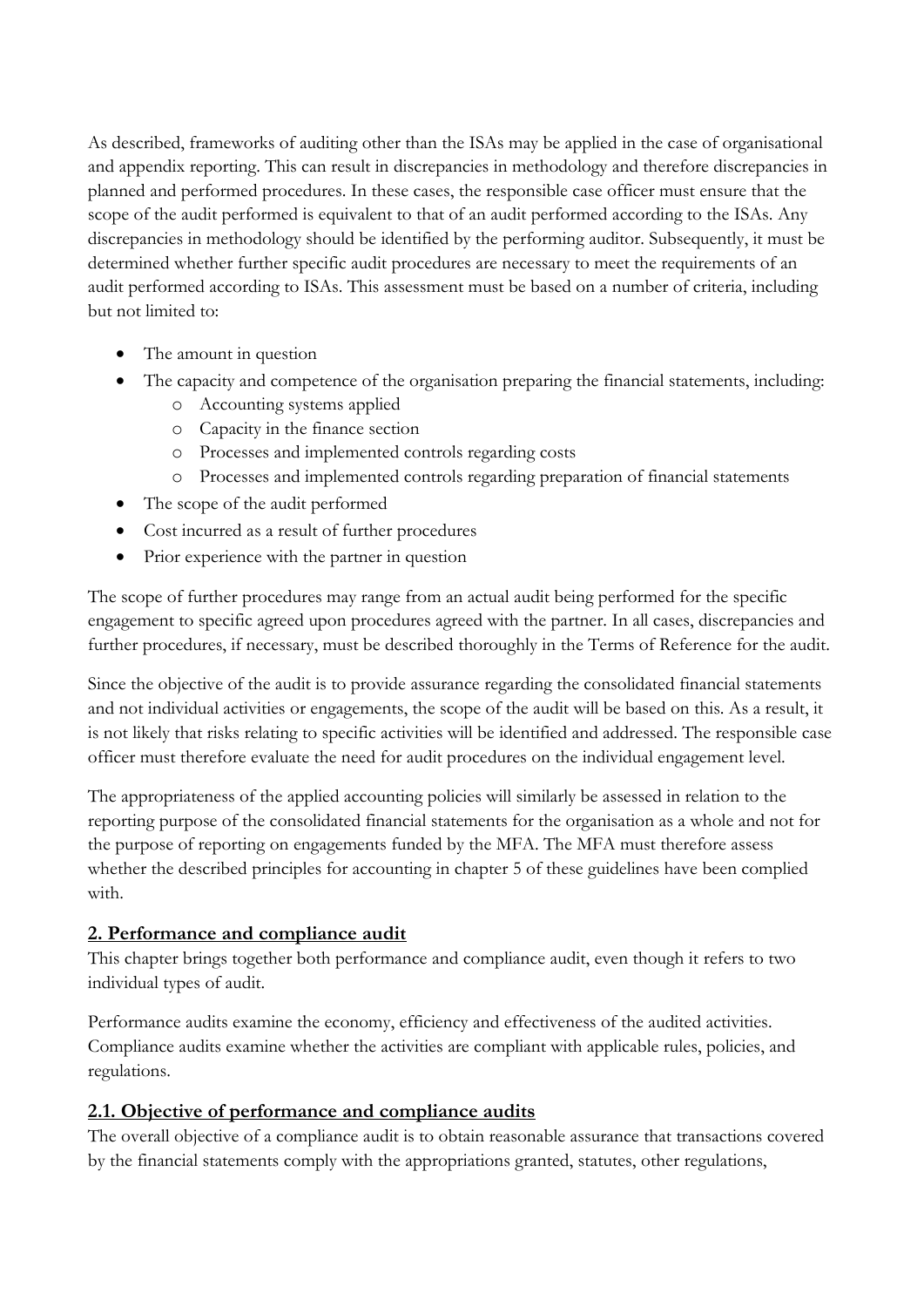agreements, and usual practice. Similarly, the objective of a performance audit is to make an assessment to obtain reasonable assurance that the systems, processes or transactions examined support the exercise of sound financial management in the administration of the funds granted through the MFA. Sound financial management includes adhering to principles of economy, efficiency and effectiveness in the management of available resources.

Often financial audits will be carried out as an assurance service, and performance and compliance audits as reporting services. For performance and compliance audits the auditor is still expected to obtain a high degree of certainty for the conclusions reported, but typically does not declare him- /herself on the entirety of the financial statements.

# *Special considerations regarding the objective of performance and compliance audits of organisational and appendix reporting*

Due to the limited influence on the terms of an audit in the case of organisational and appendix reporting, the objective of the audit will most likely not include assurance regarding compliance and performance for the engagement. The responsible case officer must consider whether specific procedures regarding compliance and performance audit are necessary. These additional procedures must be described in detail in the relevant Terms of Reference for the audit.

These procedures will vary according to the engagement in question and to the implementing partner. The planned and performed procedures must therefore be carefully designed to address individually identified performance and compliance audit criteria.

Please refer to annex 5 (Model ToR for engaging audit services) for guidance on relevant compliance and performance audit procedures.

# **2.2. Scope of performance and compliance audits**

As Danish provisions require the audit to be performed according to public sector auditing standards based on the International Standards of Supreme Audit Institutions (ISSAIs), the audit is required to cover not only financial aspects, but must also include compliance and performance elements.

The performance and compliance audit must be carried out in accordance with the ISSAIs. Specifically, the ISSAI 3000-series is used for performance audit and the ISSAI 4000-series is used for compliance audit.

As part of an audit conducted in accordance with ISSAIs, and in order to meet requirements applicable to audits of funds granted through the MFA, as regulated by the office of the Danish Auditor General, the work is expected to cover:

- The auditor must examine and evaluate the functioning of management systems and business processes with special consideration to compliance and performance audit. Based on the obtained knowledge, the auditor must determine relevant audit objectives and audit approach.
- The auditor must gain an understanding of the audited entity and its environment to identify relevant regulation and legislation; this includes tax legislation, company legislation, labour legislation, etc.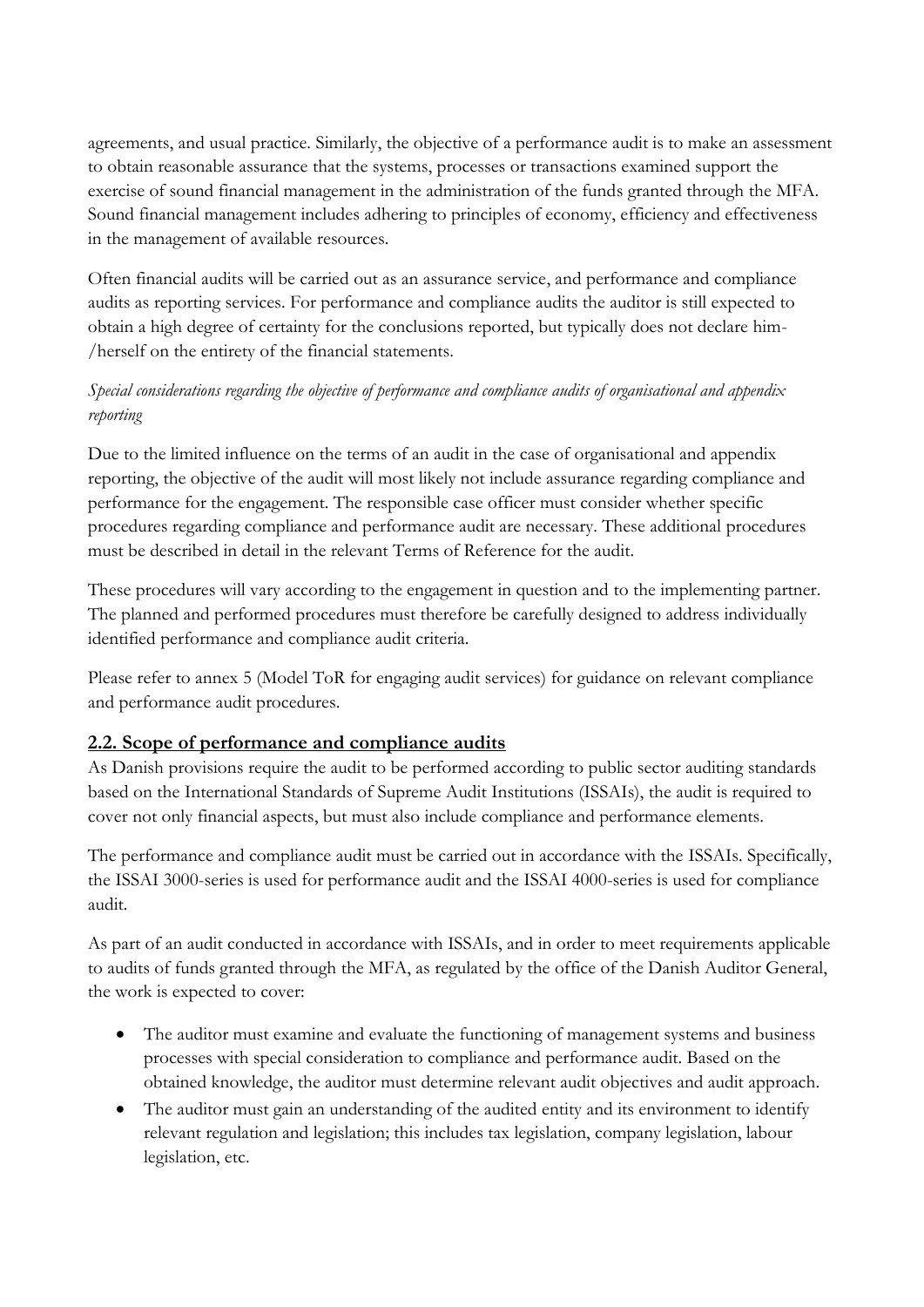• The auditor must consider the necessity and relevance to perform test of details regarding compliance and the principles of economy, effectiveness and efficiency.

For further guidance on relevant compliance and performance audit procedures, please refer to annex 5 (Model ToR for engaging audit service).

The audit plan for a multi-year engagement should include considerations about what performance and compliance audit procedures to include and when to include these. Based on an understanding of risk and importance, the auditor can rotate the compliance and performance related audit procedures, as long as relevant performance and compliance are tested during the grant period.

# *Special considerations regarding the scope of performance and compliance audits of organisational and appendix reporting*

As described, the scope of the audit will most likely not include assurance regarding compliance and performance for the engagement. Similar to the situation in relation to the financial audit, the MFA must determine whether procedures are required and the scope of these. The criteria, which must be considered, are similar to those regarding the financial audit, but also include:

- The complexity of the activity/engagement
- Capacity and competence in the organisation specifically regarding project implementation
	- o Processes and controls related to procurement
	- o Processes and controls related to project monitoring and evaluation
	- o Processes and controls related to project reporting.

The scope of further procedures may range from an actual compliance and performance audit being performed on the specific engagement, to specific agreed-upon procedures agreed with the partner. In all cases, additional procedures, if necessary, must be described thoroughly in the Terms of Reference for the audit.

It is the responsibility of the MFA to determine, if separate compliance and performance audit procedures are needed. This determination should be based on a.o:

- An assessment of the risk and materiality of the activities funded. The higher the risk and materiality, the more important it will be to add compliance and performance audit procedures if these are not included in the organisational audit or if they are not considered to target the activities funded by the MFA, to a sufficient degree (see annex 1.A for an illustration of risk and materiality considerations)
- The extent to which other elements in the overall monitoring plan for the engagement covers compliance and performance elements (see guidance note on the monitoring plan). If other oversight activities address compliance and performance, it will be less important to add additional compliance and performance audit procedures.

#### **3. Deliverables – audit report**

Conclusions of the audit, including relevant emphases or qualifications, must be reported in the independent auditor's opinion, which must be included in the financial statements. The auditor's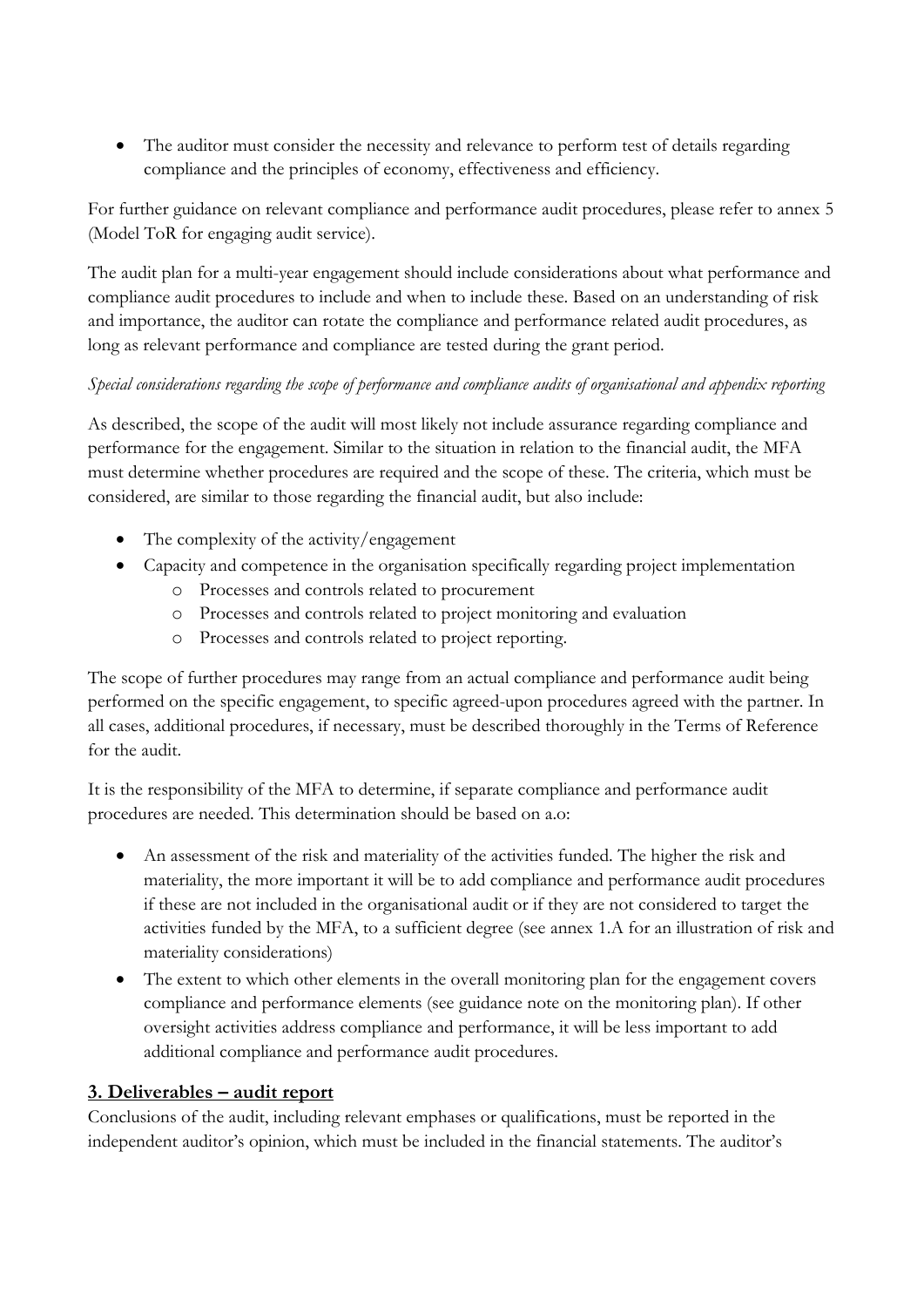opinion should be prepared in accordance with the ISAs depending on the type of financial statements. The auditor's opinion must be provided together with the audited set of financial statements no later than six months after the end of the financial year.

The methodology of the audit must be described and provided, either in an audit report included in the financial statements, or via an audit summary memorandum submitted after the audit. In either case, the purpose of providing a description of the methodology of the audit is to provide the MFA with the basis to assess the scope of the performed audit. The methodology must therefore be as detailed and elaborate as possible and, as a minimum, is expected to contain:

- Identification of the accounting period
- A detailed description of the scope of the audit, including
	- o Material account balance and classes of transactions
	- o Identified risks
	- o Procedures performed to address identified risks
- A description of the applied audit strategy and the basis therefore
- The number of samples allocated on physical locations, offices, etc.
- A description of the applied materiality, including
	- o The basis for setting the materiality level
	- o Any special considerations made regarding the materiality
	- o The materiality level specified in the currency of the financial statements
- A description of planned and performed on-site visits.

The exact scope of the description of the methodology should be determined in the Terms of Reference of the audit.

In conjunction with the audit, the auditor is required to prepare and submit a management letter. The management letter must contain observations and findings identified during the audit, which must be communicated to management. These observations can pertain to deficiencies in internal controls, noncompliance with local legislation, specific issues discussed with management, etc. The observations and findings included may be immaterial for the financial statements as a whole, but relevant for management or relevant stakeholders, including the MFA. For each observation or finding, the auditor must provide a description of the related risk, the auditor's recommendation, as well as management's response to the observation or finding.

# **3.1. Audit of organisational reporting**

If the audit is performed in accordance with an audit framework other than the ISAs, the auditor's opinion should be prepared accordingly. However, to meet requirements set by Danish legislation for the audit of funds granted through the MFA, the opinion must provide information similar to that of an opinion according to the ISAs. This includes any qualifications, emphases, or whether the financial statements as a whole are free from material misstatements. Further, the opinion must state the basis for the opinion, including applied framework for the audit.